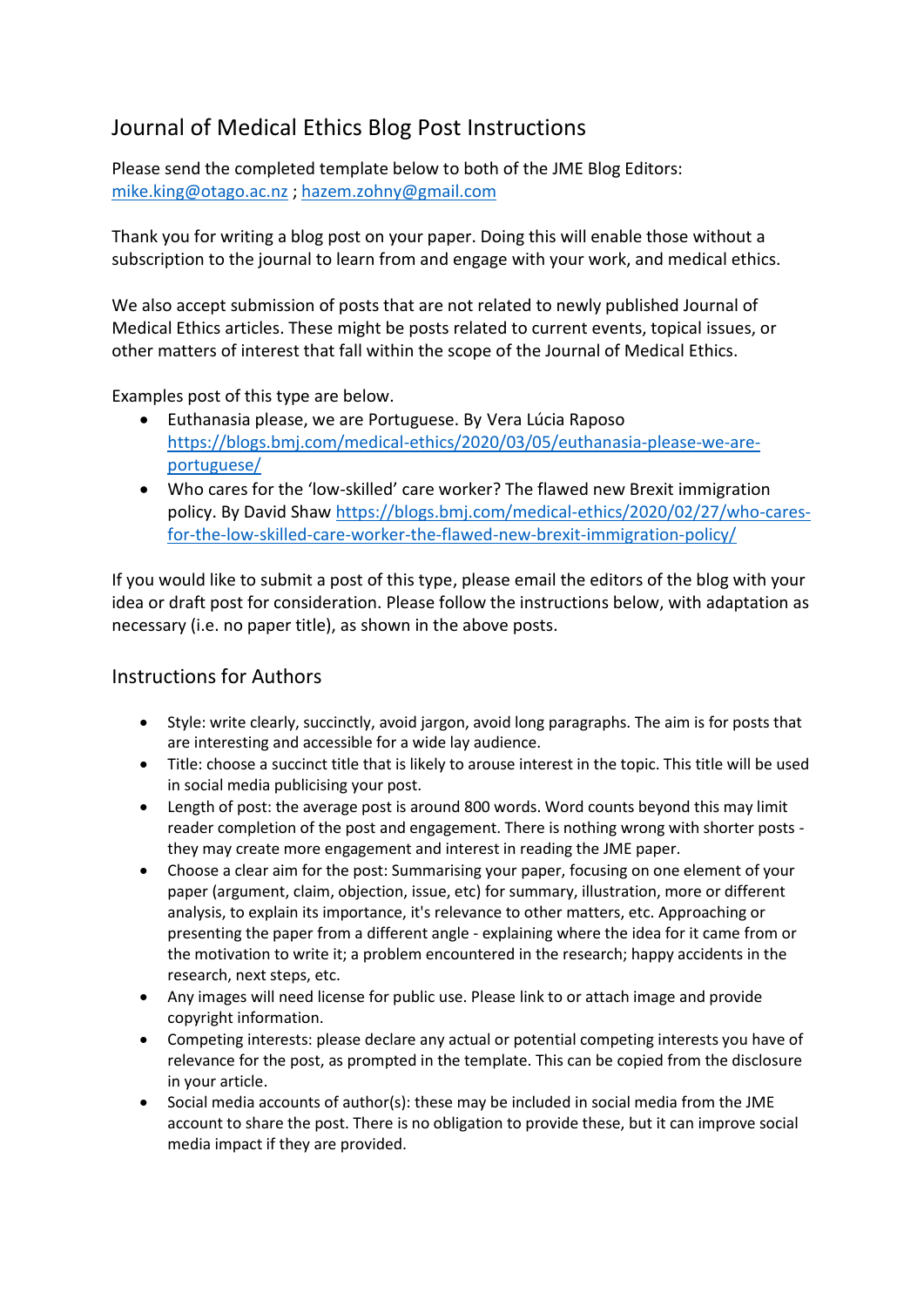- Do not use formal references and in-text citations. Instead embed hyperlinks, ideally to popular sources (newspapers etc), and academic articles where necessary (open access versions preferred).
- Format using Microsoft word, or saved to a Word-compatible file format.